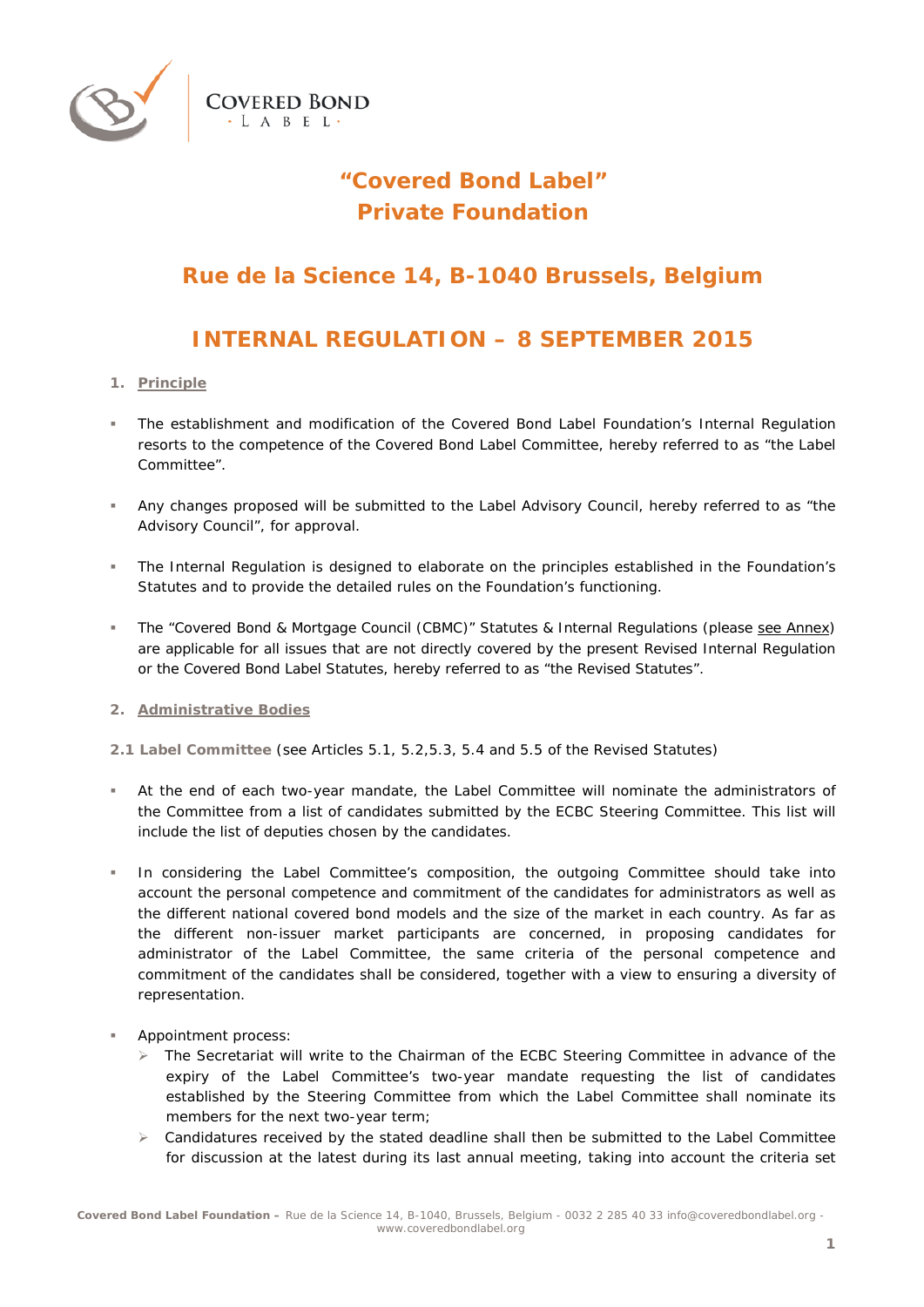

out above. Based on the outcome of this discussion, the Committee shall then nominate the members for the next mandate.

- If an administrator of the Label Committee leaves the institution he/she has been representing, his/her membership of the Label Committee ends automatically. In this or any other case in which a member of the Committee gives up his/her seat, the Label Committee shall appoint the departing member's deputy, if previously named and subject to his/her fulfilling the criteria set out above, as their replacement for the remainder of the current mandate. If no deputy has been named or if the named deputy does not fulfill the criteria set out above, the Label Committee will chose another candidate based on a list to be proposed by the ECBC Steering Committee.
- An administrator who fails to attend three consecutive meetings of the Label Committee (and who is not represented by his/her deputy) will be excluded from the Label Committee and their seat is considered vacant.
- The Label Committee shall in principle meet on the same day as the meeting of the ECBC Steering Committee and adopt decisions as to the Covered Bond Label's general policy; its responsibilities are as follows:
	- To update and implement the Covered Bond Label Convention;
	- $\triangleright$  To update and implement the procedures for the labelling process, including the withdrawal and appeal procedures;
	- $\triangleright$  To appoint the members of the Label Committee, including the Label Chairman and Deputy Chairman, and the members of the Advisory Council;
	- $\triangleright$  To keep proper books of account, to have them audited by duly qualified practicing accountants and to receive the audited accounts of the Covered Bond Label within five months after the end of each financial year;
	- To agree on an investment policy for the Covered Bond Label reserves if relevant;
	- $\triangleright$  To convene meetings of the Advisory Council on an ad hoc basis;
	- $\triangleright$  To publish an annual report on the Label activities.

**2.2 Advisory Council** (see Article 5.6 of the Revised Statutes)

- The Advisory Council's process of selection shall be as follows:
	- $\triangleright$  The members of the Advisory Council will be appointed by the Label Committee for a two-year mandate with the aim of providing advice to the Label Committee on specific issues.
	- $\triangleright$  The Secretariat will write to invite candidatures from the membership basis as identified in the statutes in advance of the expiry of the Advisory Council two-year mandate. The candidatures received will then be submitted to the Label Committee which will appoint the members of the Advisory Council for the next two-year term.
- The Advisory Council shall meet at least once a year, insofar as possible upon the occasion of the September meeting of the ECBC Plenary. The Advisory Council will not be headed by a chairman; instead, its meetings will be moderated by the Label Secretariat. The Label Committee Chairman and/or Deputy Chairman are members by right of all the Council meetings.
- **The meetings of the Advisory Council shall be convened by the Label Secretariat.**

**2.3 Label Secretariat** (see Article 7 "Day-to-Day Management" of the Revised Statutes)

**The Label Secretariat is responsible for:**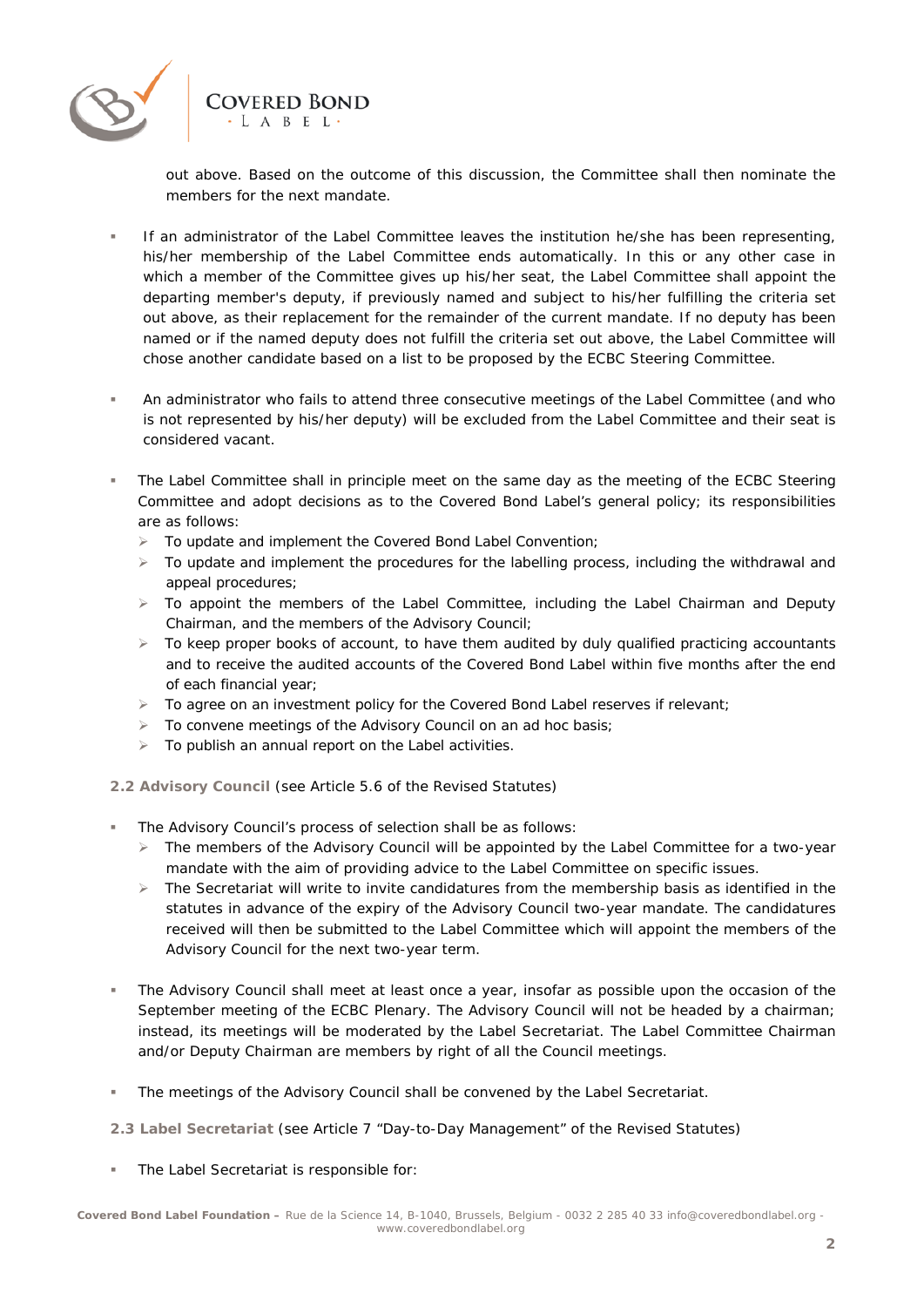

- The day-to-day management of the Covered Bond Label Foundation;
- > The management of the practical aspects of the labelling process, including the review of the applications for manifest errors;
- $\triangleright$  The liaison with national authorities;
- $\triangleright$  The publication and maintenance of a list of labelled programmes / individual issuances and links to issuer transparency information;
- $\triangleright$  The operation of the Label's IT infrastructure and its website;
- $\triangleright$  The organisation of the accountancy and annual auditing of the activities of the Covered Bond Label Foundation; and
- $\triangleright$  The reporting to the Label Committee.